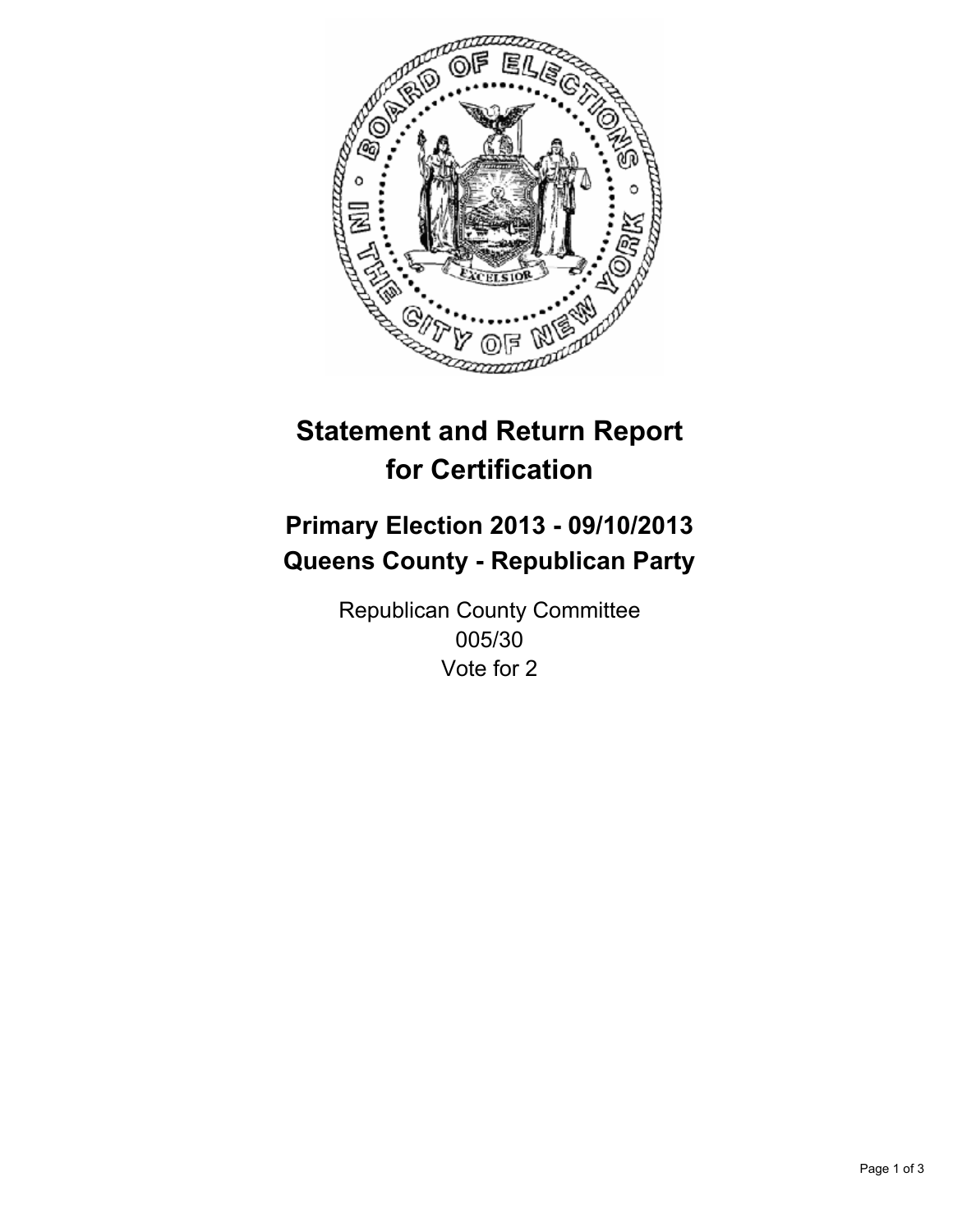

### **Assembly District 30**

| ABSENTEE/MILITARY       | 5        |
|-------------------------|----------|
| <b>FFDFRAL</b>          | 0        |
| SPECIAL PRESIDENTIAL    | $\Omega$ |
| AFFIDAVIT               |          |
| <b>DENNIS GALLAGHER</b> | 35       |
| PATRICK GALLAGHER       | 21       |
| THOMAS V. OGNIBENE      | 47       |
| MARGARET OGNIBENE       | 28       |
| <b>Total Votes</b>      | 131      |